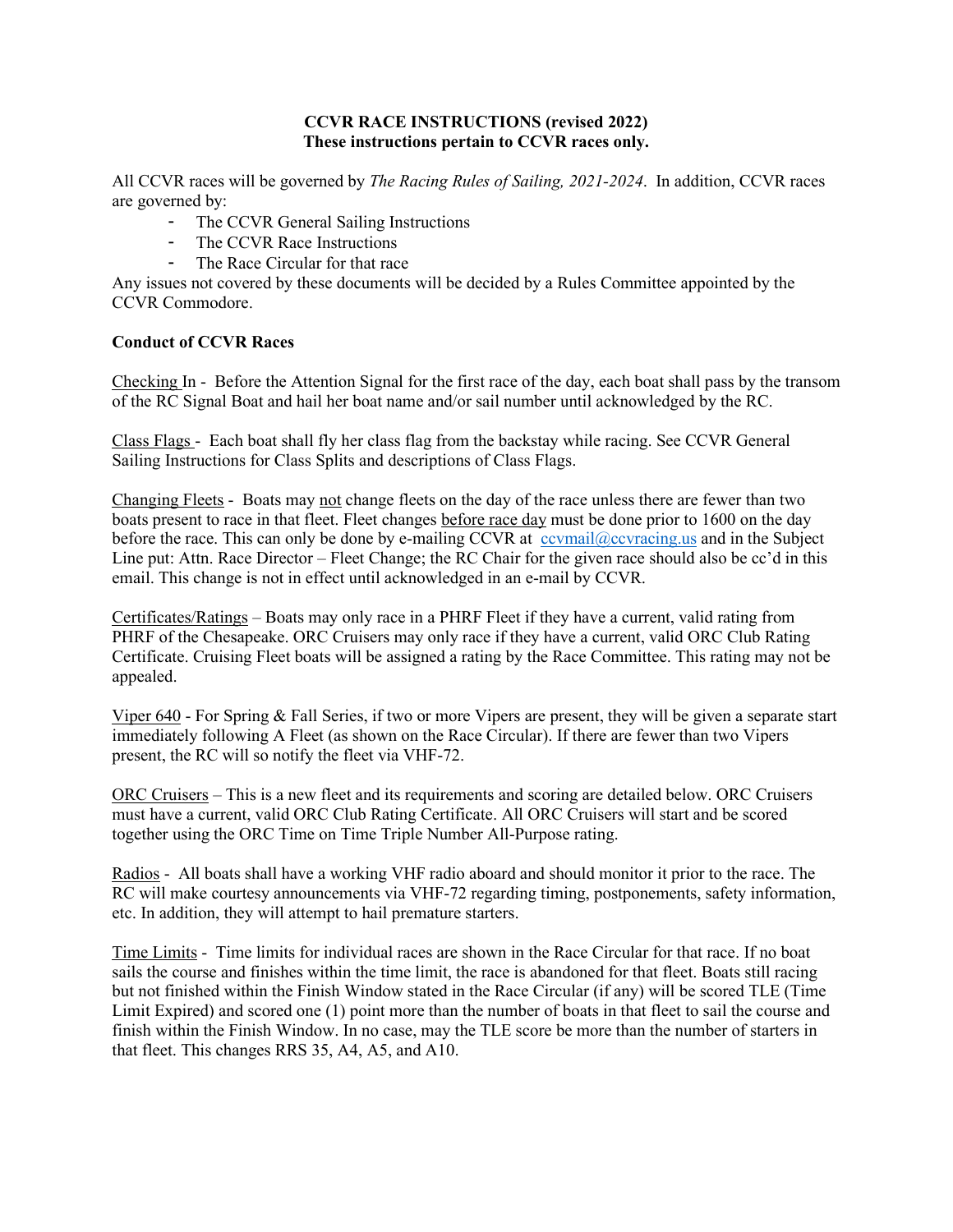Retirement - Any boat retiring from a race and/or leaving the racing area after having checked-in are requested to so inform the Race Committee and to continue the attempt until acknowledged. Such notification is extremely helpful to the RC as it attempts to account for all boats at the end of racing.

Contact with RC vessel - If any vessel causes contact with a Race Committee vessel causing injury or serious damage, her penalty shall be to retire from the race.

Course Change After Start - A course change at the leeward mark may be signaled either from a mark boat or from the RC Signal Boat still anchored in its original position on the starting line.

## **Scoring**

All CCVR events will be scored using the Low Point Scoring System of Appendix A, except:

- All boats scored DNC, DNS, OCS, NSC, DNF, RET, DSQ, or DNE will be scored points for the finishing place one point more than the number of boats who came to the starting area.
- Southern Bay Race Week
	- For purposes of CCVR High Point Scoring, any boat competing in a One-Design Fleet on Sunday (Viper, J-24, etc.), will be given a score equal to her average points for all other CCVR High Point Races in which she competed and was scored for the season.
	- For purposes of CCVR High Point Scoring, any boat competing in a sub-divided fleet on Sunday (A1/A2, B1/B2, etc.), will be given the score she received in the subdivided fleet. So, for final CCVR High Point Scoring, two boats in the same fleet could receive the same score for the event.
- RC Duty Any boat required to serve RC duty for a day of a series, will receive a High Point score for that day equal to her average score for all other days of that series.
- Spring & Fall Series Scoring
	- Spring & Fall Series scores will include all races sailed and scored during the series.
	- The number of boats entered for purposes of A11 is the number of boats who came to the starting area for any race in that series.

# **CCVR High Point Policies and Scoring**

CCVR High Point Awards will be presented to each class at the end of the season. To be eligible for these awards, a boat must enter, start, and be scored in that class in a minimum number of events. (See chart) For purposes of CCVR High Point Scoring:

- The boat owner must be a current, paid member of CCVR on the date of the event.
- Each scheduled CCVR race day is considered to be one event and all races scored that day will be combined into a single score for both daily trophies and CCVR High Point scoring.
- If no races are completed on a scheduled race day, the day will not be made up.
- The number of boats entered for purposes of A10 is the number of boats who came to the starting area that day.

The chart below shows the minimum number of events in which a boat must enter, race, and be scored in order to qualify for the CCVR High Point Championship in that fleet: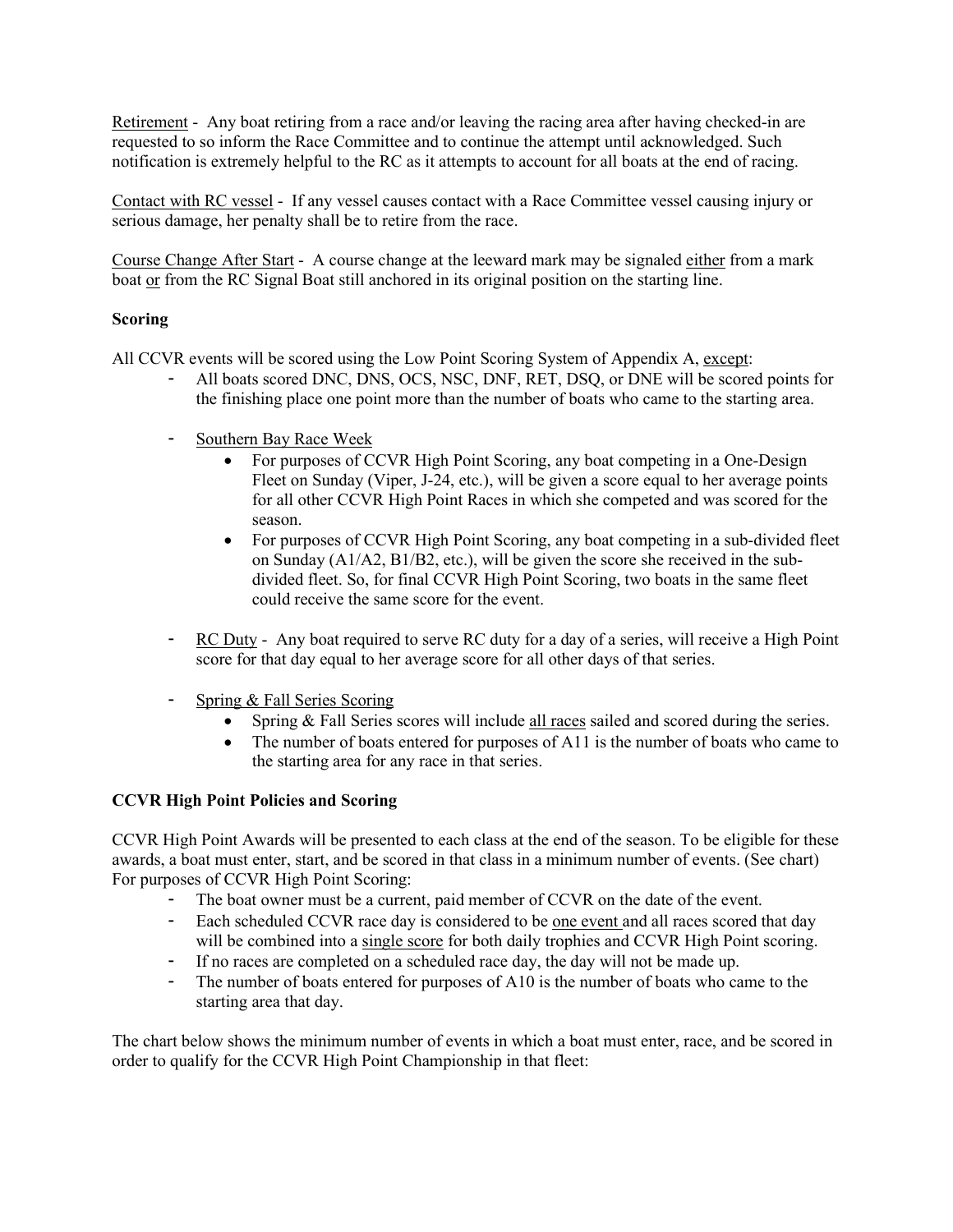| <b>Number of CCVR Events</b><br>Completed in 2022 | <b>Number of Events</b><br>needed to qualify |  |
|---------------------------------------------------|----------------------------------------------|--|
|                                                   |                                              |  |
|                                                   |                                              |  |
|                                                   |                                              |  |
|                                                   |                                              |  |
|                                                   |                                              |  |
|                                                   |                                              |  |

# **CCVR Awards**

#### Number of Awards in Each Fleet

| $1st$ if 2 boats                                                                     | $2nd$ if 3-5 boats                                                                                                 | $3rd$ if 6-8 boats                                  | $4th$ if 9 or more boats |
|--------------------------------------------------------------------------------------|--------------------------------------------------------------------------------------------------------------------|-----------------------------------------------------|--------------------------|
| Perpetual Awards                                                                     |                                                                                                                    |                                                     |                          |
| <b>Trophy</b>                                                                        | Race                                                                                                               | Fleet                                               |                          |
| Euclid Hanbury<br>Rudy Lotz<br>William R Bruce<br>Benjamin Owens<br>North Sailmakers | <b>Founders Race</b><br><b>Founders Race</b><br><b>Founders Race</b><br><b>Founders Race</b><br><b>Fall Series</b> | PHRF A<br>PHRF B<br>PHRF C<br><b>PHRF NS</b><br>All |                          |

# **ORC Cruiser**

I. **Requirements** (same as those for ORC of the Chesapeake Cruiser Division, [https://orcches.org/orc](https://orcches.org/orc-cruiser-requirements.html)[cruiser-requirements.html\)](https://orcches.org/orc-cruiser-requirements.html):

1. Valid ORC Certificate. The boat must have a valid current ORC Club or ORC International certificate.

2. Dynamic Allowance Value. The ORC certificate value for Dynamic Allowance must be 0.230% or greater.

- 3. Headsail(s).
	- a. A maximum of two overlapping headsails may be carried onboard. If two overlapping headsails are carried onboard, one must be no larger than 110% of the foretriangle area. There is no restriction on the number of headsails carried that are smaller than 100% of the foretriangle area.
	- b. A maximum of one headsail may be flown at a time.
	- c. Headsails set flying are not permitted, they must be attached to the fore- or inner-stay.
- 4. Spinnaker(s), if rated for them
	- a. Two spinnakers may be carried onboard.
	- b. A spinnaker's SHW/SFL ratio (as shown on the certificate) must be at least 85%.

5. Professional Sailors. A maximum of one ISAF Group 3 sailor may be onboard, who may not steer the boat unless they are the owner or in the case of an emergency.

### **II. Declaration**

By entering in the ORC Cruiser Division, the entrant affirms that their boat will be configured and operated in compliance with the boat's ORC certificate submitted for registration.